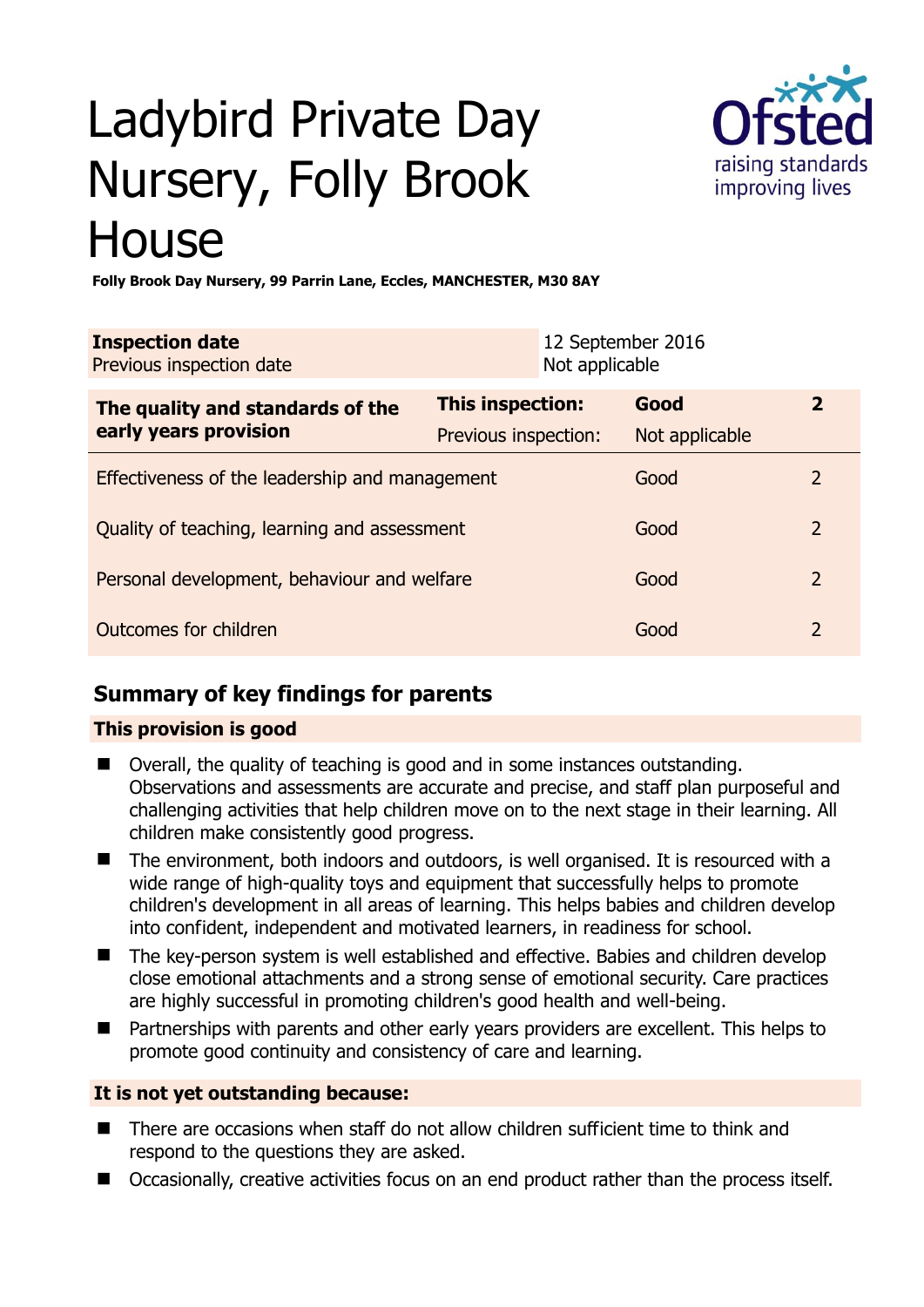## **What the setting needs to do to improve further**

#### **To further improve the quality of the early years provision the provider should:**

- enhance teaching skills and provide children with sufficient time to think and respond to the questions they are asked, in order to further extend their already good communication and language skills
- enhance opportunities for children to express their own thoughts and ideas in order to develop their creativity and imagination.

#### **Inspection activities**

- The inspector observed the quality of teaching during activities indoors and outdoors, and assessed the impact this has on children's learning.
- The inspector spoke to staff and children throughout the inspection.
- The inspector completed a joint observation with the manager.
- The inspector held a meeting with the manager and provider. She looked at relevant documentation, such as a sample of policies and procedures, children's learning records, the self-evaluation, and evidence of the suitability and qualifications of staff working in the nursery.
- $\blacksquare$  The inspector took account of the views of parents spoken to on the day of the inspection.

#### **Inspector**

Julie Kelly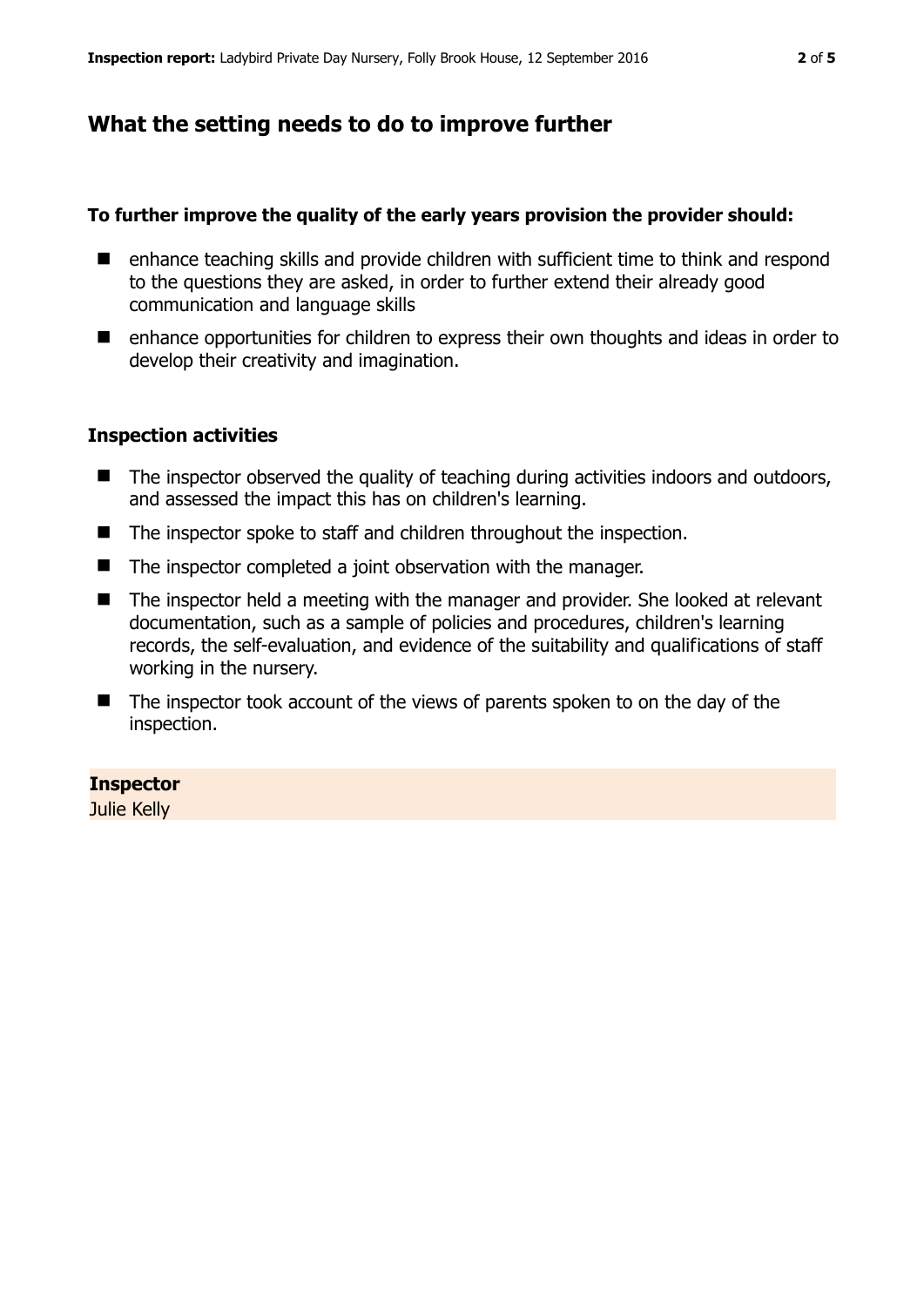## **Inspection findings**

#### **Effectiveness of the leadership and management is good**

Safeguarding is effective. Robust recruitment procedures ensure that staff are suitable to work with children and have a good understanding of how to protect them from harm. The manager uses her good knowledge, skills and expertise to guide, coach and mentor staff and carries out regular supervisions to, overall, manage their performance well. This has a positive impact on the overall effectiveness of the nursery. A targeted programme of continual professional development focuses on the quality of teaching and improving learning outcomes for all children. The manager effectively tracks the progress of all children who attend. All children are encouraged to make the best possible progress, and any achievement gaps are narrowing. Self-evaluation is ongoing and effective. Staff find out the views of parents and children through questionnaires and discussions. When children are asked about what they would like in the outdoor area they say 'I want some books outside, we can read them all up' and 'A bus, a bike, water outside. I want water, please'.

#### **Quality of teaching, learning and assessment is good**

Well-qualified staff provide babies and children with a generally extensive range of experiences that captures their interests and enthusiasm. Children of all ages demonstrate high levels of attention and are thoroughly engrossed in their play. For example, preschool children excitedly explain that they are making a beanstalk and growing a beanstalk in the garden. Children skilfully recall what happens in a story about this. This has a positive impact on the development of their literacy skills and helps prepare them well for school. Children listen attentively to staff during activities and ask them questions which help to extend their knowledge and understanding. Children who speak English as an additional language are well supported. Staff find out and use key words and phrases in children's home language to help them develop their understanding of English.

#### **Personal development, behaviour and welfare are good**

Babies are nurtured by caring and sensitive staff. Staff respond to their needs to ensure that they remain comfortable and content. Babies benefit from exercise and fresh air and enjoy daily opportunities to access outdoor play. This has a positive effect on their physical and emotional well-being. Children are happy and relaxed in this calm, nurturing environment. Staff display photographs of children's families and significant people in their lives, which effectively helps to support the settling-in process. Children's behaviour is very good. Staff provide clear and consistent boundaries and teach children the difference between right and wrong. They manage any minor disagreements calmly and sensitively, taking into account the ages and stages of development of the children.

#### **Outcomes for children are good**

All children make consistently good progress, including those who speak English as an additional language and those children whose starting points are below expected levels of development. Babies develop a strong sense of curiosity and positive attitudes towards learning. This helps to prepare them well for their next stage in learning and the eventual move to school.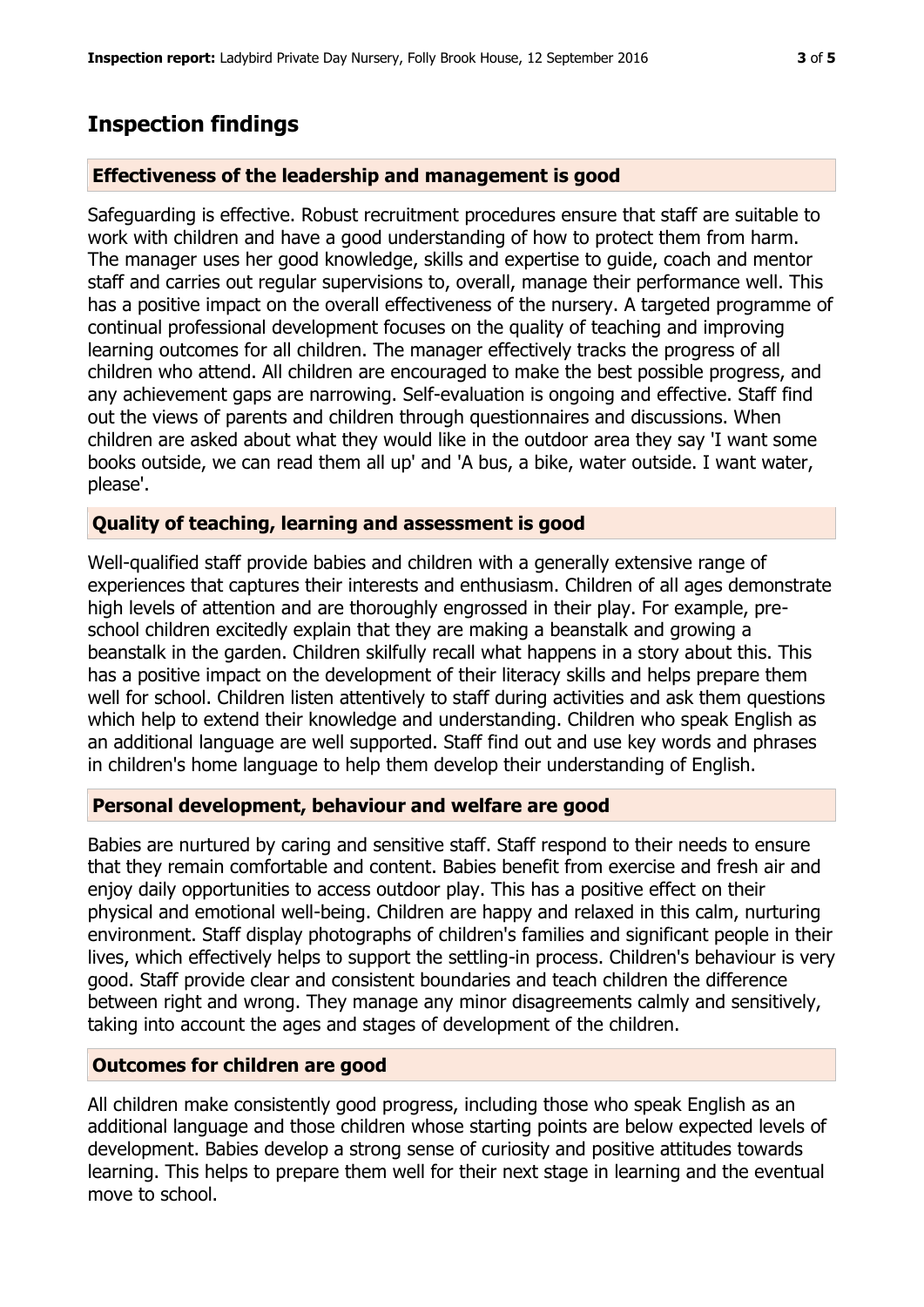## **Setting details**

| Unique reference number                             | EY481143                                                                             |  |
|-----------------------------------------------------|--------------------------------------------------------------------------------------|--|
| <b>Local authority</b>                              | Salford                                                                              |  |
| <b>Inspection number</b>                            | 996845                                                                               |  |
| <b>Type of provision</b>                            | Full-time provision                                                                  |  |
| Day care type                                       | Childcare - Non-Domestic                                                             |  |
| <b>Registers</b>                                    | Early Years Register, Compulsory Childcare<br>Register, Voluntary Childcare Register |  |
| Age range of children                               | $0 - 8$                                                                              |  |
| <b>Total number of places</b>                       | 80                                                                                   |  |
| Number of children on roll                          | 75                                                                                   |  |
| <b>Name of registered person</b>                    | Folly Brook Private Day Nursery Limited                                              |  |
| <b>Registered person unique</b><br>reference number | RP533936                                                                             |  |
| Date of previous inspection                         | Not applicable                                                                       |  |
| <b>Telephone number</b>                             | 0161 707 1234                                                                        |  |

Ladybird Private Day Nursery, Folly Brook House registered in 2014. It is managed by private individuals who run another nursery nearby. The nursery employs 16 members of childcare staff. Of these, one holds early years professional status, one holds an appropriate early years qualification at level 5, four hold level 4, and seven hold level 3. The nursery opens from 7am until 6pm Monday to Friday, all year round, with the exception of bank holidays. It provides funded early education for two-, three- and fouryear-old children.

This inspection was carried out by Ofsted under sections 49 and 50 of the Childcare Act 2006 on the quality and standards of provision that is registered on the Early Years Register. The registered person must ensure that this provision complies with the statutory framework for children's learning, development and care, known as the early years foundation stage.

Any complaints about the inspection or the report should be made following the procedures set out in the guidance 'Complaints procedure: raising concerns and making complaints about Ofsted', which is available from Ofsted's website: www.gov.uk/government/organisations/ofsted. If you would like Ofsted to send you a copy of the guidance, please telephone 0300 123 4234, or email enquiries@ofsted.gov.uk.